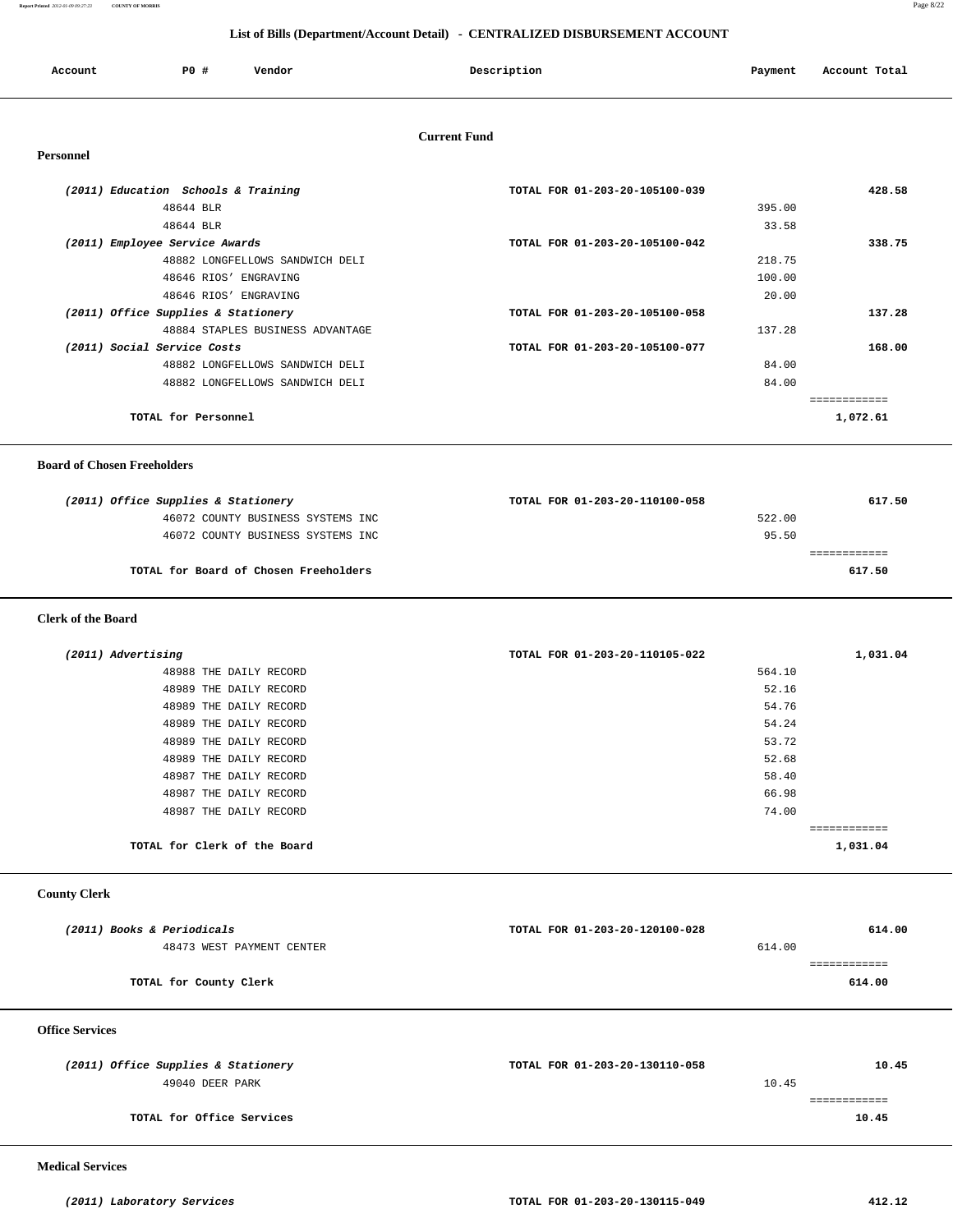**Report Printed** *2012-01-09 09:27:23* **COUNTY OF MORRIS** Page 9/22

# **List of Bills (Department/Account Detail) - CENTRALIZED DISBURSEMENT ACCOUNT**

| Account                 | P0 #                       | Vendor | Description | Payment | Account Total |
|-------------------------|----------------------------|--------|-------------|---------|---------------|
| <b>Medical Services</b> |                            |        |             |         |               |
|                         | 48456 PSS NORTHEAST        |        |             | 10.45   |               |
|                         | 48456 PSS NORTHEAST        |        |             | 7.00    |               |
|                         | 48456 PSS NORTHEAST        |        |             | 78.62   |               |
|                         | 48456 PSS NORTHEAST        |        |             | 90.00   |               |
|                         | 48456 PSS NORTHEAST        |        |             | 5.50    |               |
|                         | 48456 PSS NORTHEAST        |        |             | 24.00   |               |
|                         | 48456 PSS NORTHEAST        |        |             | 196.55  |               |
|                         |                            |        |             |         | ============  |
|                         | TOTAL for Medical Services |        |             |         | 412.12        |

## **Information Technology Div**

| (2011) Software Maintenance          |                                      | TOTAL FOR 01-203-20-140100-078 |          | 3,750.00 |
|--------------------------------------|--------------------------------------|--------------------------------|----------|----------|
|                                      | 37793 ACCESSIT GROUP INC.            |                                | 1,600.00 |          |
|                                      | 37793 ACCESSIT GROUP INC.            |                                | 2,150.00 |          |
| (2011) Other Operating&Repair Supply |                                      | TOTAL FOR 01-203-20-140100-098 |          | 91.00    |
|                                      | 48101 CIRCLE COMPUTER INC            |                                | 78.00    |          |
|                                      | 48101 CIRCLE COMPUTER INC            |                                | 13.00    |          |
|                                      |                                      |                                |          |          |
|                                      | TOTAL for Information Technology Div |                                |          | 3,841.00 |

## **County Counsel**

| (2011) Law Books |                                     | TOTAL FOR 01-203-20-155100-050 |       | 80.89  |
|------------------|-------------------------------------|--------------------------------|-------|--------|
|                  | 48196 WEST PAYMENT CENTER           |                                | 80.89 |        |
|                  | (2011) Office Supplies & Stationery | TOTAL FOR 01-203-20-155100-058 |       | 64.60  |
|                  | 49001 STAPLES BUSINESS ADVANTAGE    |                                | 64.60 |        |
|                  |                                     |                                |       |        |
|                  | TOTAL for County Counsel            |                                |       | 145.49 |

#### **Heritage Commission**

| (2011) Books & Periodicals           | TOTAL FOR 01-203-20-175100-028 | 85.00  |
|--------------------------------------|--------------------------------|--------|
| 48277 MENDHAM BOOK                   |                                | 85.00  |
| (2011) Special Projects              | TOTAL FOR 01-203-20-175100-079 | 114.00 |
| 48723 C'EST CHEESE                   |                                | 114.00 |
| (2011) Other Administrative Supplies | TOTAL FOR 01-203-20-175100-095 | 20.95  |
| 48277 MENDHAM BOOK                   |                                | 20.95  |
|                                      |                                |        |
| TOTAL for Heritage Commission        |                                | 219.95 |

#### **Communications Center**

| (2011) Interpretor Fees          | TOTAL FOR 01-203-25-252105-117 | 1,025.10 |
|----------------------------------|--------------------------------|----------|
| 47336 LANGUAGE LINE SERVICES     | 1,025.10                       |          |
| (2011) Medical                   | TOTAL FOR 01-203-25-252105-189 | 975.00   |
| 48418 THE INSTITUTE FOR FORENSIC | 975.00                         |          |
| (2011) Equipment                 | TOTAL FOR 01-203-25-252105-258 | 137.00   |
| 48695 PROFILE EVALUATION INC.    | 129.00                         |          |
| 48695 PROFILE EVALUATION INC.    | 8.00                           |          |
|                                  |                                |          |
| TOTAL for Communications Center  |                                | 2,137.10 |

## **County Sheriff's Department**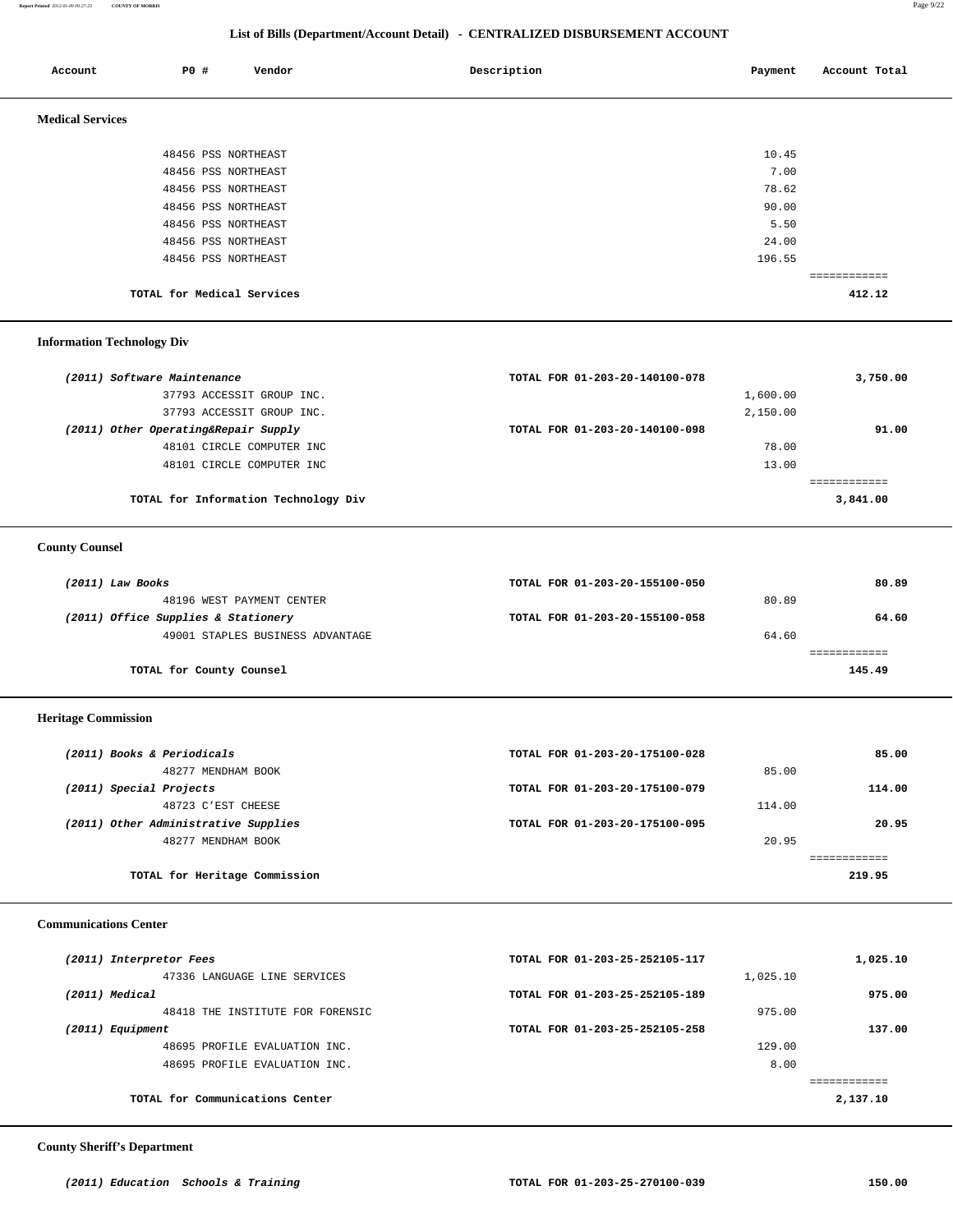#### **Report Printed** *2012-01-09 09:27:23* **COUNTY OF MORRIS** Page 10/22

 **List of Bills (Department/Account Detail) - CENTRALIZED DISBURSEMENT ACCOUNT**

|  | P0 #<br>Description<br>Vendor<br>Account<br>Payment<br>. | Account Total<br>.<br>. |  |
|--|----------------------------------------------------------|-------------------------|--|
|--|----------------------------------------------------------|-------------------------|--|

# **County Sheriff's Department**

| 34781 GLOCK PROFESSIONAL INC          | 150.00                         |          |
|---------------------------------------|--------------------------------|----------|
| $(2011)$ Law Books                    | TOTAL FOR 01-203-25-270100-050 | 307.00   |
| 48133 WEST PAYMENT CENTER             | 307.00                         |          |
| (2011) Other General Expenses         | TOTAL FOR 01-203-25-270100-059 | 1,058.77 |
| 48131 JOHN WILLS STUDIOS              | 1,008.00                       |          |
| 48131 JOHN WILLS STUDIOS              | 50.77                          |          |
| (2011) Software Maintenance           | TOTAL FOR 01-203-25-270100-078 | 155.00   |
| 42739 LEXIS NEXIS ACCURINT            | 155.00                         |          |
| (2011) Communications Equipment       | TOTAL FOR 01-203-25-270100-161 | 2,841.77 |
| 48136 NEXTEL COMMUNICATIONS           | 2,841.77                       |          |
| (2011) X-Ray & Medical Supplies       | TOTAL FOR 01-203-25-270100-203 | 1,956.70 |
| 48143 DASH MEDICAL GLOVES INC         | 99.80                          |          |
| 48143 DASH MEDICAL GLOVES INC         | 419.30                         |          |
| 48143 DASH MEDICAL GLOVES INC         | 1,078.20                       |          |
| 48143 DASH MEDICAL GLOVES INC         | 359.40                         |          |
|                                       |                                |          |
| TOTAL for County Sheriff's Department |                                | 6,469.24 |
|                                       |                                |          |

## **County Prosecutor's Office**

| (2011) Associations and Memberships   | TOTAL FOR 01-203-25-275100-023 | 160.00       |
|---------------------------------------|--------------------------------|--------------|
| 48374 POLICE EXECUTIVE RESEARCH       |                                | 160.00       |
| (2011) Cellular Phones/Pagers         | TOTAL FOR 01-203-25-275100-031 | 83.16        |
| 48160 SPRINT-NEXTEL                   |                                | 83.16        |
| (2011) Education Schools & Training   | TOTAL FOR 01-203-25-275100-039 | 840.00       |
| 42610 JOHN E. REID AND ASSOC.         |                                | 840.00       |
| (2011) Law Books                      | TOTAL FOR 01-203-25-275100-050 | 1,753.19     |
| 48800 WEST PAYMENT CENTER             |                                | 1,163.19     |
| 45928 GANN LAW BOOKS                  |                                | 580.00       |
| 45928 GANN LAW BOOKS                  |                                | 10.00        |
| (2011) Meeting Exp Advisory Board Etc | TOTAL FOR 01-203-25-275100-088 | 50.00        |
| 48158 SETON HALL UNIVERSITY           |                                | 50.00        |
| (2011) Investigation Expense          | TOTAL FOR 01-203-25-275100-118 | 12,461.52    |
| 48797 POLAND SPRING                   |                                | 37.50        |
| 42897 VERIZON                         |                                | 202.62       |
| 47908 DELL MARKETING L.P.             |                                | 6,083.90     |
| 48802 MC ORGANIZATION FOR HISPANIC    |                                | 125.00       |
| 38222 OFS/FOF SALES CORP              |                                | 5,912.30     |
| 38222 OFS/FOF SALES CORP              |                                | $-74.80$     |
| 45927 A T & T WIRELESS SERVICES       |                                | 175.00       |
| (2011) Witness Fees And Mileage       | TOTAL FOR 01-203-25-275100-121 | 306.25       |
| 47911 DANIEL P GREENFIELD MD MPH MS   |                                | 306.25       |
| (2011) Communications Equipment       | TOTAL FOR 01-203-25-275100-161 | 57.00        |
| 48798 ROYAL COMMUNICATIONS INC.       |                                | 57.00        |
| (2011) Furniture & Fixtures           | TOTAL FOR 01-203-25-275100-162 | 2,000.00     |
| 38222 OFS/FOF SALES CORP              |                                | 2,000.00     |
|                                       |                                | ============ |
| TOTAL for County Prosecutor's Office  |                                | 17,711.12    |
|                                       |                                |              |

## **County Jail**

| (2011) Equipment Service Agreements |                                     | TOTAL FOR 01-203-25-280100-044 |          | 4,860.75 |
|-------------------------------------|-------------------------------------|--------------------------------|----------|----------|
|                                     | 48411 CARRIER CORPORATION           |                                | 4,860.75 |          |
| (2011) Other General Expenses       |                                     | TOTAL FOR 01-203-25-280100-059 |          | 466.00   |
|                                     | 48458 ATLANTIC TACTICAL OF NJ, INC. |                                | 308.11   |          |
|                                     | 47863 LAB SAFETY SUPPLY INC         |                                | 157.89   |          |
| (2011) Other Outside Services       |                                     | TOTAL FOR 01-203-25-280100-084 |          | 1,436.00 |
|                                     | 48124 ACME AMERICAN REPAIRS INC.    |                                | 1,436.00 |          |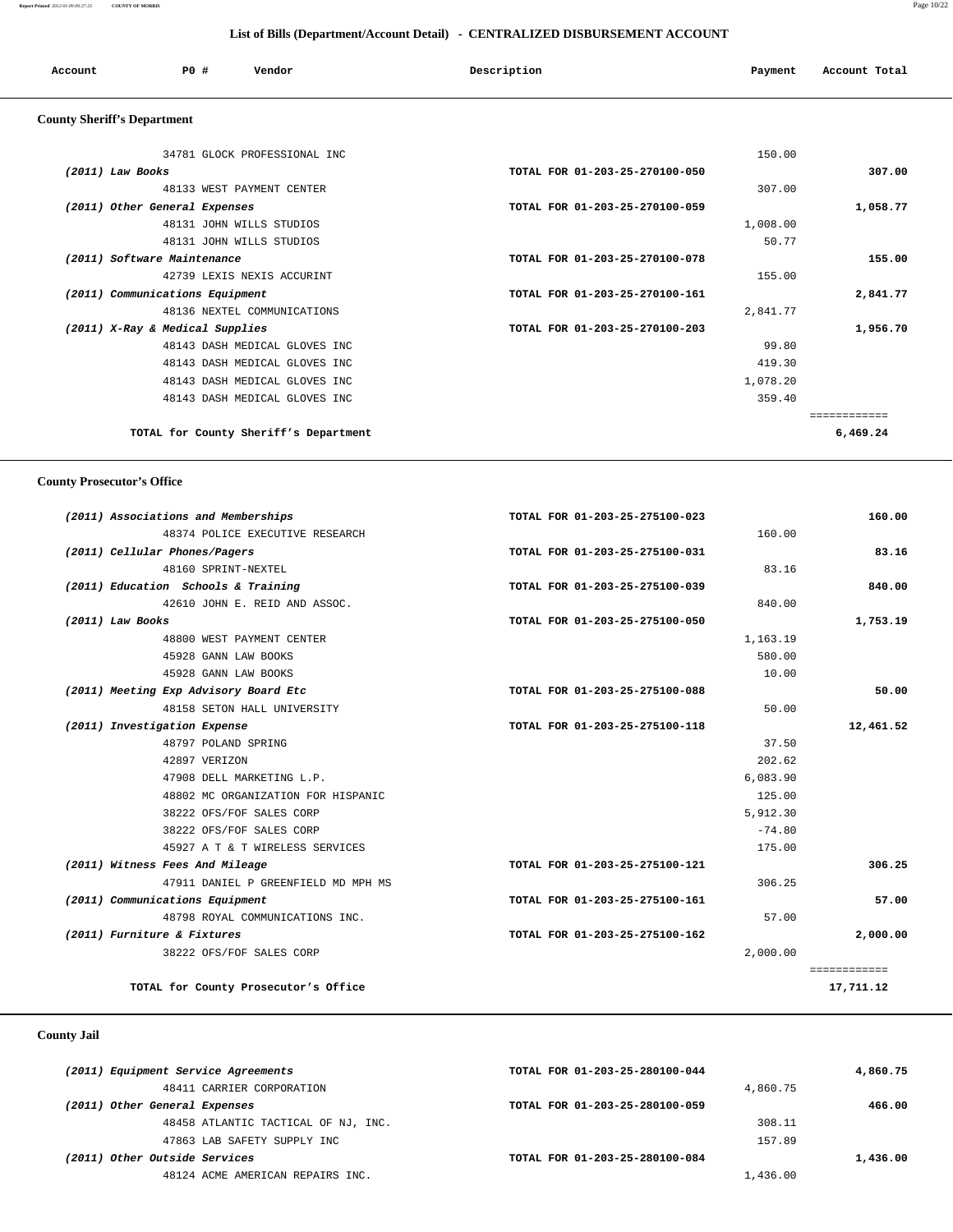## **List of Bills (Department/Account Detail) - CENTRALIZED DISBURSEMENT ACCOUNT**

| Account | P <sub>0</sub> | Vendor<br>. | Description | Payment | Account Total<br>. |
|---------|----------------|-------------|-------------|---------|--------------------|
|         |                |             |             |         |                    |

# **County Jail**

| 189.95       | TOTAL FOR 01-203-25-280100-162 | (2011) Furniture & Fixtures          |
|--------------|--------------------------------|--------------------------------------|
|              | 189.95                         | 47234 BOB BARKER COMPANY, INC.       |
| 20,611.70    | TOTAL FOR 01-203-25-280100-189 | (2011) Medical                       |
|              | 2,034.83                       | 48122 DIVERSIFIED STORAGE SOLUTIONS  |
|              | 18,566.07                      | 48405 CONTRACT PHARMACY SERVICES     |
|              | 10.80                          | 48613 MOORE MEDICAL LLC              |
| 5,445.65     | TOTAL FOR 01-203-25-280100-202 | (2011) Uniform And Accessories       |
|              | 405.95                         | 48614 UNIVERSAL UNIFORM SALES CO INC |
|              | 418.90                         | 48614 UNIVERSAL UNIFORM SALES CO INC |
|              | 419.95                         | 48614 UNIVERSAL UNIFORM SALES CO INC |
|              | 396.95                         | 48614 UNIVERSAL UNIFORM SALES CO INC |
|              | 22.00                          | 48614 UNIVERSAL UNIFORM SALES CO INC |
|              | 550.50                         | 48614 UNIVERSAL UNIFORM SALES CO INC |
|              | 417.95                         | 48614 UNIVERSAL UNIFORM SALES CO INC |
|              | 599.50                         | 48614 UNIVERSAL UNIFORM SALES CO INC |
|              | 417.95                         | 48614 UNIVERSAL UNIFORM SALES CO INC |
|              | 336.00                         | 48614 UNIVERSAL UNIFORM SALES CO INC |
|              | 204.00                         | 48614 UNIVERSAL UNIFORM SALES CO INC |
|              | 603.00                         | 48614 UNIVERSAL UNIFORM SALES CO INC |
|              | 647.00                         | 48614 UNIVERSAL UNIFORM SALES CO INC |
|              | 6.00                           | 48614 UNIVERSAL UNIFORM SALES CO INC |
| 881.83       | TOTAL FOR 01-203-25-280100-249 | (2011) Bldg Maintenance Supplies     |
|              | 103.17                         | 48406 MADISON PLUMBING SUPPLY CO     |
|              | 778.66                         | 48410 PIONEER RESEARCH CORPORATION   |
| 868.96       | TOTAL FOR 01-203-25-280100-252 | (2011) Janitorial Supplies           |
|              | 40.56                          | 47513 JERSEY PAPER PLUS INC          |
|              | 828.40                         | 48123 E.A. MORSE & CO. INC.          |
| 200.00       | TOTAL FOR 01-203-25-280100-262 | (2011) Machinery Repairs & Parts     |
|              | 200.00                         | 47864 GYM SOURCE                     |
| 366.66       | TOTAL FOR 01-203-25-280100-266 | (2011) Safety Items                  |
|              | 88.57                          | 47862 LAB SAFETY SUPPLY INC          |
|              | 278.09                         | 47862 LAB SAFETY SUPPLY INC          |
| ============ |                                |                                      |
| 35,327.50    |                                | TOTAL for County Jail                |

# **County Youth Detention Facilit**

| (2011) Education Schools & Training |                                          | TOTAL FOR 01-203-25-281100-039 |          | 20.00  |
|-------------------------------------|------------------------------------------|--------------------------------|----------|--------|
|                                     | 47789 CABLEVISION                        |                                | 20.00    |        |
| (2011) Other General Expenses       |                                          | TOTAL FOR 01-203-25-281100-059 |          | 110.07 |
|                                     | 47543 BOB BARKER COMPANY, INC.           |                                | 89.95    |        |
|                                     | 47543 BOB BARKER COMPANY, INC.           |                                | 20.12    |        |
| (2011) Medical                      |                                          | TOTAL FOR 01-203-25-281100-189 |          | 20.55  |
|                                     | 49047 WHITES HEALTHCARE                  |                                | 112.46   |        |
|                                     | 49047 WHITES HEALTHCARE                  |                                | $-91.91$ |        |
| (2011) Uniform And Accessories      |                                          | TOTAL FOR 01-203-25-281100-202 |          | 379.72 |
|                                     | 42907 BOB BARKER COMPANY, INC.           |                                | 379.72   |        |
|                                     |                                          |                                |          |        |
|                                     | TOTAL for County Youth Detention Facilit |                                |          | 530.34 |

## **Road Repairs**

| (2011) Office Supplies & Stationery | TOTAL FOR 01-203-26-290100-058 | 16.96  |
|-------------------------------------|--------------------------------|--------|
| 49094 MICHAEL D'AGOSTINO            | 16.96                          |        |
| (2011) Telephone                    | TOTAL FOR 01-203-26-290100-146 | 147.66 |
| 48221 CENTURYLINK                   | 147.66                         |        |
| (2011) Meals                        | TOTAL FOR 01-203-26-290100-188 | 241.50 |
| 48425 THEODORA'S FAMILY RESTAURANT  | 80.00                          |        |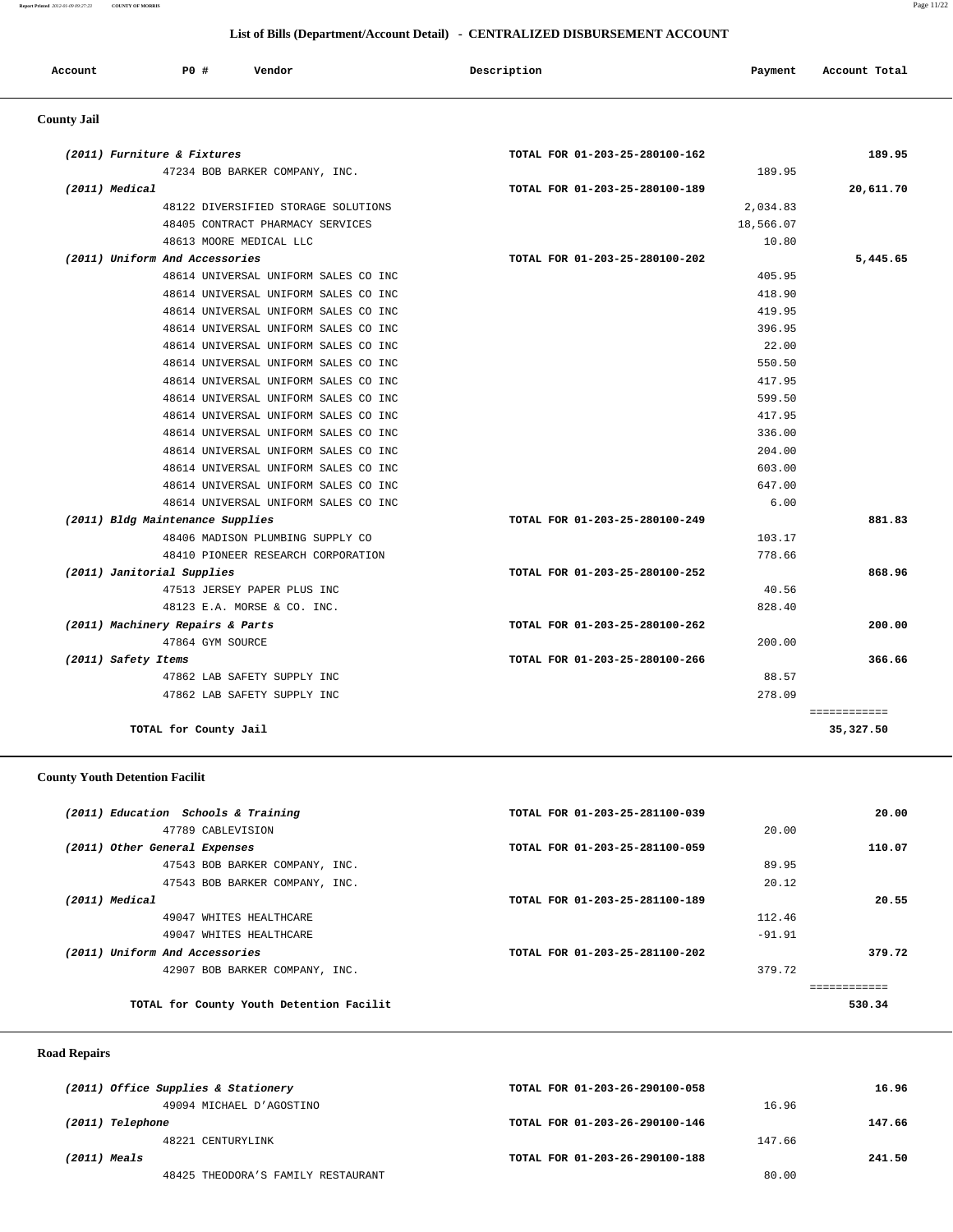**Report Printed** *2012-01-09 09:27:23* **COUNTY OF MORRIS** Page 12/22

| List of Bills (Department/Account Detail) - CENTRALIZED DISBURSEMENT ACCOUNT |     |                                     |                                |         |               |  |
|------------------------------------------------------------------------------|-----|-------------------------------------|--------------------------------|---------|---------------|--|
| Account                                                                      | PO# | Vendor                              | Description                    | Payment | Account Total |  |
| <b>Road Repairs</b>                                                          |     |                                     |                                |         |               |  |
|                                                                              |     | 48425 THEODORA'S FAMILY RESTAURANT  |                                | 12.00   |               |  |
|                                                                              |     | 44420 MARIO'S PIZZERIA & RESTAURANT |                                | 20.00   |               |  |
|                                                                              |     | 44420 MARIO'S PIZZERIA & RESTAURANT |                                | 3.00    |               |  |
|                                                                              |     | 48422 BROOKSIDE DINER & RESTAURANT  |                                | 30.00   |               |  |
|                                                                              |     | 48422 BROOKSIDE DINER & RESTAURANT  |                                | 4.50    |               |  |
|                                                                              |     | 48426 LOVEYS PIZZA & GRILL          |                                | 40.00   |               |  |
|                                                                              |     | 48426 LOVEYS PIZZA & GRILL          |                                | 6.00    |               |  |
|                                                                              |     | 48619 KELLY'S DELI                  |                                | 40.00   |               |  |
|                                                                              |     | 48619 KELLY'S DELI                  |                                | 6.00    |               |  |
| (2011) Beads & Paints                                                        |     |                                     | TOTAL FOR 01-203-26-290100-221 |         | 131.76        |  |
|                                                                              |     | 48007 RICCIARDI BROTHERS OF         |                                | 131.76  |               |  |
| $(2011)$ Signage                                                             |     |                                     | TOTAL FOR 01-203-26-290100-238 |         | 38.19         |  |

 48402 COUNTY WELDING SUPPLY CO 29.34 48440 COUNTY WELDING SUPPLY CO 8.85  **(2011) Safety Items TOTAL FOR 01-203-26-290100-266 69.22** 48228 CABLEVISION 69.22

**TOTAL for Road Repairs 645.29**

============

 **Bridges and Culverts (2011) Steel TOTAL FOR 01-203-26-292100-243 2,672.00** 48607 METALS USA PLATES & 1,992.00 48607 METALS USA PLATES & 680.00  **(2011) Tools - Others TOTAL FOR 01-203-26-292100-246 42.90** 48234 SHEAFFER SUPPLY, INC. 39.95 48234 SHEAFFER SUPPLY, INC. 2.95  **(2011) Welding-Oxygen-Acetylene Etc TOTAL FOR 01-203-26-292100-248 60.00** 48219 COUNTY WELDING SUPPLY CO 16.80 48225 COUNTY WELDING SUPPLY CO 43.20  **(2011) Construction Materials TOTAL FOR 01-203-26-292100-260 370.13** 48592 JOHNSON TRUCK ACCESSORIES INC 139.98 48592 JOHNSON TRUCK ACCESSORIES INC 179.98 48592 JOHNSON TRUCK ACCESSORIES INC 9.99 48592 JOHNSON TRUCK ACCESSORIES INC 11.98 48591 R.P. SMITH & SON, INC. 10.80 48591 R.P. SMITH & SON, INC. 17.40  **(2011) Safety Items TOTAL FOR 01-203-26-292100-266 150.00** 48237 FIRE FIGHTERS EQUIPMENT CO INC 150.00 ============ **TOTAL for Bridges and Culverts 3,295.03**

#### **Shade Tree Commission**

| (2011) Machinery Repairs & Parts | TOTAL FOR 01-203-26-300100-262 | 123.13 |
|----------------------------------|--------------------------------|--------|
| 48005 MORRISTOWN LUMBER &        | 39.96                          |        |
| 48439 PLAINSMAN AUTO SUPPLY      | 83.17                          |        |
| (2011) Safety Items              | TOTAL FOR 01-203-26-300100-266 | 264.77 |
| 48675 PLAINSMAN AUTO SUPPLY      | 126.83                         |        |
| 48112 ZEE MEDICAL INC.           | 137.94                         |        |
|                                  |                                |        |
| TOTAL for Shade Tree Commission  |                                | 387.90 |
|                                  |                                |        |

#### **Buildings & Grounds**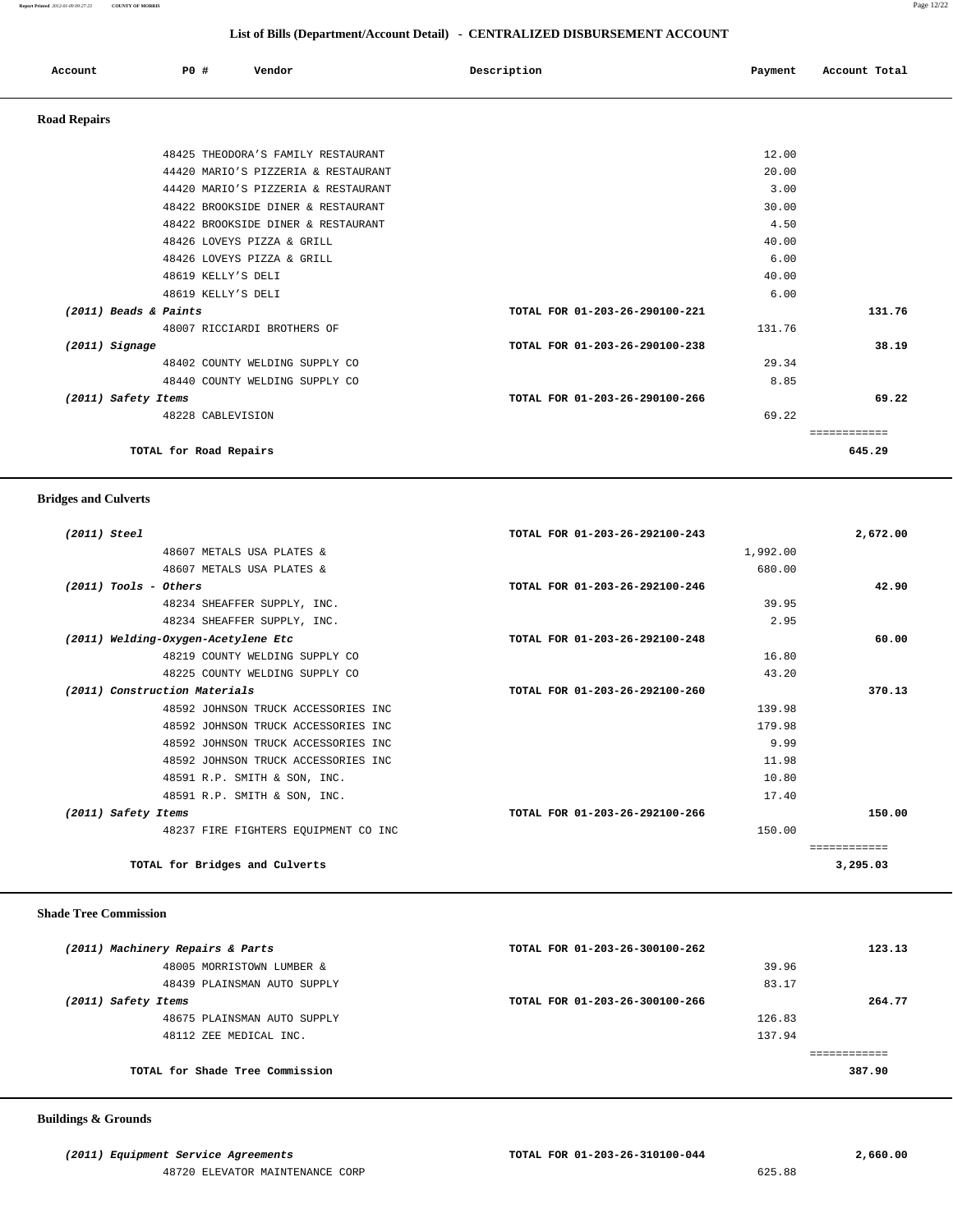**Report Printed** *2012-01-09 09:27:23* **COUNTY OF MORRIS** Page 13/22

# **List of Bills (Department/Account Detail) - CENTRALIZED DISBURSEMENT ACCOUNT**

| Account                             | <b>PO #</b> |                        | Vendor                                                             | Description                    | Payment            | Account Total |
|-------------------------------------|-------------|------------------------|--------------------------------------------------------------------|--------------------------------|--------------------|---------------|
| <b>Buildings &amp; Grounds</b>      |             |                        |                                                                    |                                |                    |               |
|                                     |             |                        | 48720 ELEVATOR MAINTENANCE CORP                                    |                                | 469.42             |               |
|                                     |             |                        | 48720 ELEVATOR MAINTENANCE CORP                                    |                                | 312.94             |               |
|                                     |             |                        | 48720 ELEVATOR MAINTENANCE CORP                                    |                                | 312.94             |               |
|                                     |             |                        | 48720 ELEVATOR MAINTENANCE CORP                                    |                                | 156.47             |               |
|                                     |             |                        | 48720 ELEVATOR MAINTENANCE CORP                                    |                                | 156.47             |               |
|                                     |             |                        | 48720 ELEVATOR MAINTENANCE CORP                                    |                                | 156.47             |               |
|                                     |             |                        | 48720 ELEVATOR MAINTENANCE CORP                                    |                                | 156.47             |               |
|                                     |             |                        | 48720 ELEVATOR MAINTENANCE CORP                                    |                                | 156.47             |               |
|                                     |             |                        | 48720 ELEVATOR MAINTENANCE CORP                                    |                                | 156.47             |               |
| (2011) Other Outside Services       |             |                        |                                                                    | TOTAL FOR 01-203-26-310100-084 |                    | 770.00        |
|                                     |             |                        | 48637 LOVEYS PIZZA & GRILL                                         |                                | 770.00             |               |
| (2011) Security Equipment           |             |                        |                                                                    | TOTAL FOR 01-203-26-310100-128 |                    | 7,736.38      |
|                                     |             |                        | 48429 COMPLETE SECURITY SYSTEMS                                    |                                | 343.00             |               |
|                                     |             |                        | 48429 COMPLETE SECURITY SYSTEMS                                    |                                | 181.00             |               |
|                                     |             |                        | 48429 COMPLETE SECURITY SYSTEMS                                    |                                | 1,900.00           |               |
|                                     |             |                        | 48429 COMPLETE SECURITY SYSTEMS<br>48429 COMPLETE SECURITY SYSTEMS |                                | 332.50<br>170.00   |               |
|                                     |             |                        | 48429 COMPLETE SECURITY SYSTEMS                                    |                                | 325.00             |               |
|                                     |             |                        | 48429 COMPLETE SECURITY SYSTEMS                                    |                                | 240.00             |               |
|                                     |             |                        | 48429 COMPLETE SECURITY SYSTEMS                                    |                                | 285.00             |               |
|                                     |             |                        | 48429 COMPLETE SECURITY SYSTEMS                                    |                                | 364.00             |               |
|                                     |             |                        | 46775 P.C. RICHARD & SON                                           |                                | 3,595.88           |               |
| (2011) Uniform & Clothing Allowance |             |                        |                                                                    | TOTAL FOR 01-203-26-310100-207 |                    | 1,883.86      |
|                                     |             |                        | 48465 NORTHERN SAFETY CO. INC.                                     |                                | 1,168.64           |               |
|                                     |             |                        | 48465 NORTHERN SAFETY CO. INC.                                     |                                | 715.22             |               |
| (2011) Building Repairs             |             |                        |                                                                    | TOTAL FOR 01-203-26-310100-223 |                    | 1,414.78      |
|                                     |             |                        | 48733 KENSEAL CONSTRUCTION PRODUCTS                                |                                | 1,414.78           |               |
| $(2011)$ Paint                      |             |                        |                                                                    | TOTAL FOR 01-203-26-310100-234 |                    | 1,785.71      |
|                                     |             |                        | 48706 RICCIARDI BROTHERS OF                                        |                                | 24.43              |               |
|                                     |             |                        | 48706 RICCIARDI BROTHERS OF                                        |                                | 112.15             |               |
|                                     |             |                        | 48706 RICCIARDI BROTHERS OF                                        |                                | 14.58              |               |
|                                     |             |                        | 48706 RICCIARDI BROTHERS OF                                        |                                | 126.93             |               |
|                                     |             |                        | 48706 RICCIARDI BROTHERS OF                                        |                                | 302.15             |               |
|                                     |             |                        | 48707 RICCIARDI BROTHERS OF<br>48707 RICCIARDI BROTHERS OF         |                                | 16.34<br>407.04    |               |
|                                     |             |                        | 48707 RICCIARDI BROTHERS OF                                        |                                | 19.00              |               |
|                                     |             |                        | 48707 RICCIARDI BROTHERS OF                                        |                                | 325.30             |               |
|                                     |             |                        | 48707 RICCIARDI BROTHERS OF                                        |                                | 18.83              |               |
|                                     |             |                        | 48707 RICCIARDI BROTHERS OF                                        |                                | 61.60              |               |
|                                     |             | 48735 SHERWIN-WILLIAMS |                                                                    |                                | 4.00               |               |
|                                     |             | 48735 SHERWIN-WILLIAMS |                                                                    |                                | 353.36             |               |
| $(2011)$ Pipes - Others             |             |                        |                                                                    | TOTAL FOR 01-203-26-310100-235 |                    | 563.16        |
|                                     |             | 48452 JOHNSTONE SUPPLY |                                                                    |                                | 144.52             |               |
|                                     |             | 48452 JOHNSTONE SUPPLY |                                                                    |                                | 418.64             |               |
| (2011) Bldg Maintenance Supplies    |             |                        |                                                                    | TOTAL FOR 01-203-26-310100-249 |                    | 1,433.40      |
|                                     |             |                        | 48392 ABLE SECURITY LOCKSMITHS                                     |                                | 1,205.00           |               |
|                                     |             | 48732 GRAINGER         |                                                                    |                                | 228.40             |               |
| (2011) Ground Maintenance Supplies  |             |                        |                                                                    | TOTAL FOR 01-203-26-310100-251 |                    | 1,339.20      |
|                                     |             |                        | 48716 ALLEN PAPER & SUPPLY CO                                      |                                | 1,339.20           |               |
| (2011) Janitorial Supplies          |             |                        |                                                                    | TOTAL FOR 01-203-26-310100-252 |                    | 3,793.75      |
|                                     |             |                        | 48717 CENTRAL POLY CORP<br>48718 CENTRAL POLY CORP                 |                                | 2,434.00<br>958.00 |               |
|                                     |             |                        | 48702 E.A. MORSE & CO. INC.                                        |                                | 401.75             |               |
| (2011) Equipment                    |             |                        |                                                                    | TOTAL FOR 01-203-26-310100-258 |                    | 1,860.00      |
|                                     |             | 48375 GRAY SUPPLY CORP |                                                                    |                                | 1,860.00           |               |
| (2011) Machinery Repairs & Parts    |             |                        |                                                                    | TOTAL FOR 01-203-26-310100-262 |                    | 2,773.25      |
|                                     |             |                        | 48631 ALL COUNTY RENTAL CENTER                                     |                                | 40.10              |               |
|                                     |             |                        | 48631 ALL COUNTY RENTAL CENTER                                     |                                | $-5.16$            |               |
|                                     |             |                        | 48724 KENVIL POWER EQUIPMENT, INC.                                 |                                | 468.36             |               |
|                                     |             |                        | 48724 KENVIL POWER EQUIPMENT, INC.                                 |                                | 30.88              |               |
|                                     |             |                        |                                                                    |                                |                    |               |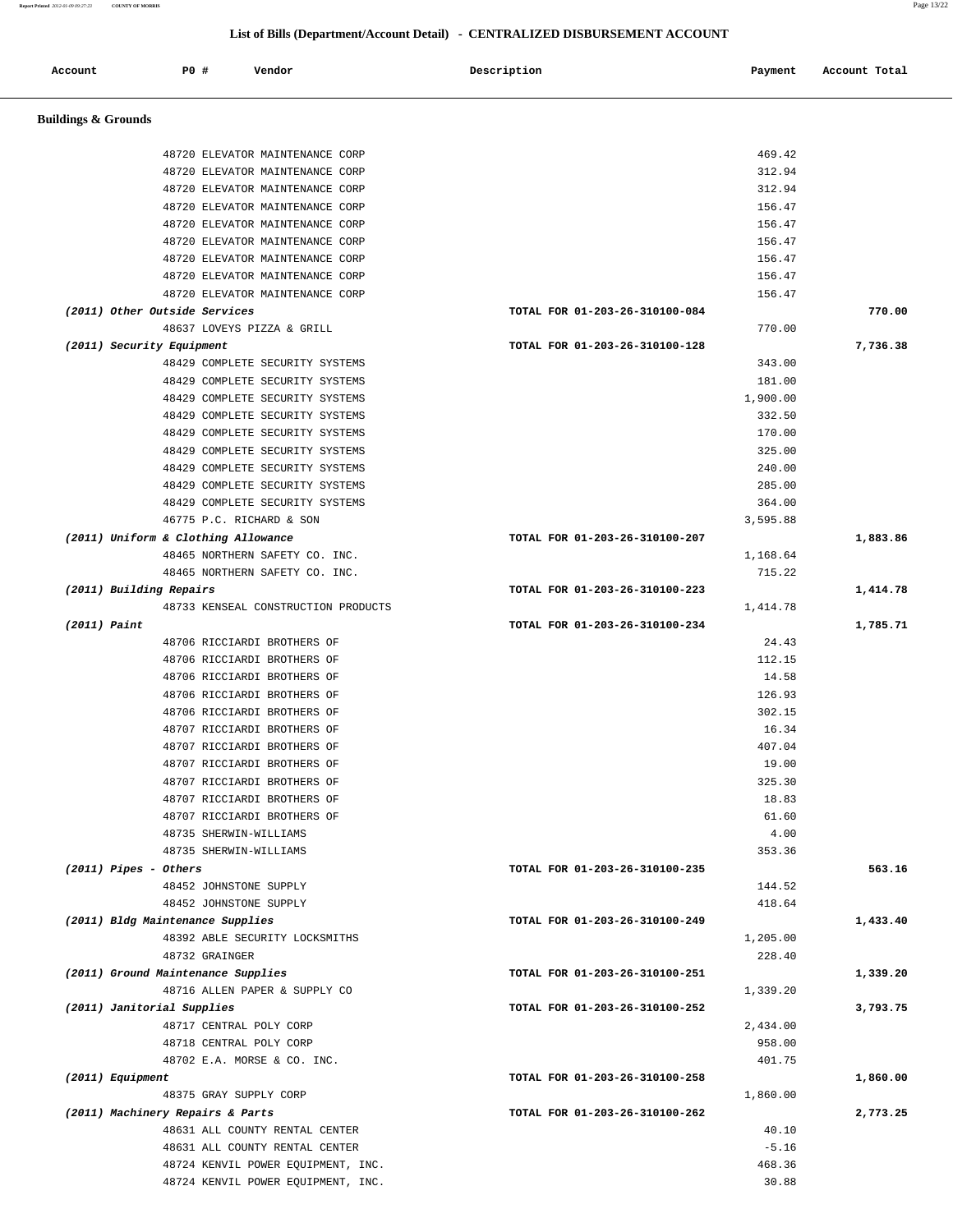## **List of Bills (Department/Account Detail) - CENTRALIZED DISBURSEMENT ACCOUNT**

| Account | $P0$ $\overline{r}$ | Vendor | Description | Payment | Account Total |
|---------|---------------------|--------|-------------|---------|---------------|
|         |                     |        |             |         |               |

## **Buildings & Grounds**

| TOTAL for Buildings & Grounds      |                                | 30,956.40    |
|------------------------------------|--------------------------------|--------------|
|                                    |                                | ============ |
| 41396 STATEWIDE COMMUNICATIONS INC | 840.00                         |              |
| (2011) Electrical                  | TOTAL FOR 01-203-26-310100-265 | 840.00       |
| 48452 JOHNSTONE SUPPLY             | 104.76                         |              |
| 48452 JOHNSTONE SUPPLY             | 860.93                         |              |
| 48452 JOHNSTONE SUPPLY             | 87.22                          |              |
| 48738 AUTOMATED BUILDING CONTROLS  | 1,050.00                       |              |
| $(2011)$ Heat & A/C                | TOTAL FOR 01-203-26-310100-264 | 2,102.91     |
| 48712 R & J CONTROL, INC.          | 174.95                         |              |
| 48712 R & J CONTROL, INC.          | 174.95                         |              |
| 48712 R & J CONTROL, INC.          | 174.95                         |              |
| 48712 R & J CONTROL, INC.          | 174.95                         |              |
| 48712 R & J CONTROL, INC.          | 174.95                         |              |
| 48712 R & J CONTROL, INC.          | 174.95                         |              |
| 48712 R & J CONTROL, INC.          | 174.95                         |              |
| 48712 R & J CONTROL, INC.          | 174.95                         |              |
| 48712 R & J CONTROL, INC.          | 174.95                         |              |
| 48712 R & J CONTROL, INC.          | 174.95                         |              |
| 48712 R & J CONTROL, INC.          | 174.95                         |              |
| 48712 R & J CONTROL, INC.          | 174.95                         |              |
| 48734 POWER PLACE INC              | 139.67                         |              |
|                                    |                                |              |

#### **Motor Services Center**

| 140.04                   |        | TOTAL FOR 01-203-26-315100-098 | (2011) Other Operating&Repair Supply |                        |
|--------------------------|--------|--------------------------------|--------------------------------------|------------------------|
|                          | 140.04 |                                | 48663 BOONTON AUTO PARTS             |                        |
| 5,827.96                 |        | TOTAL FOR 01-203-26-315100-245 |                                      | (2011) Tires           |
|                          | 603.72 |                                | 48667 GOODYEAR AUTO SERVICE          |                        |
|                          | 360.10 |                                | 48667 GOODYEAR AUTO SERVICE          |                        |
|                          | 527.40 |                                | 48667 GOODYEAR AUTO SERVICE          |                        |
|                          | 288.10 |                                | 48667 GOODYEAR AUTO SERVICE          |                        |
|                          | 647.80 |                                | 48667 GOODYEAR AUTO SERVICE          |                        |
|                          | 384.17 |                                | 48032 GOODYEAR AUTO SERVICE          |                        |
|                          | 186.12 |                                | 48032 GOODYEAR AUTO SERVICE          |                        |
|                          | 545.76 |                                | 48032 GOODYEAR AUTO SERVICE          |                        |
|                          | 499.20 |                                | 48032 GOODYEAR AUTO SERVICE          |                        |
|                          | 461.46 |                                | 48032 GOODYEAR AUTO SERVICE          |                        |
|                          | 115.05 |                                | 47601 GOODYEAR AUTO SERVICE          |                        |
|                          | 115.24 |                                | 47601 GOODYEAR AUTO SERVICE          |                        |
|                          | 535.48 |                                | 47601 GOODYEAR AUTO SERVICE          |                        |
|                          | 558.36 |                                | 47601 GOODYEAR AUTO SERVICE          |                        |
| 1,059.95                 |        | TOTAL FOR 01-203-26-315100-261 | (2011) Spare Parts for Equipment     |                        |
|                          | 353.23 |                                | 48661 AUTOZONE, INC.                 |                        |
|                          | 706.72 |                                | 47680 J & J TRUCK BODIES & TRAILERS  |                        |
| 1,455.12                 |        | TOTAL FOR 01-203-26-315100-291 |                                      | (2011) Vehicle Repairs |
|                          | 666.07 |                                | 48666 FLEMINGTON BUICK CHEVROLET     |                        |
|                          | 234.06 |                                | 48666 FLEMINGTON BUICK CHEVROLET     |                        |
|                          | 554.99 |                                | 48666 FLEMINGTON BUICK CHEVROLET     |                        |
| ============<br>8,483.07 |        |                                | TOTAL for Motor Services Center      |                        |

#### **Mosquito Extermination Commiss**

 49403 MORRIS COUNTY MOSQUITO 465,000.00 49404 MORRIS COUNTY MOSQUITO 100,000.00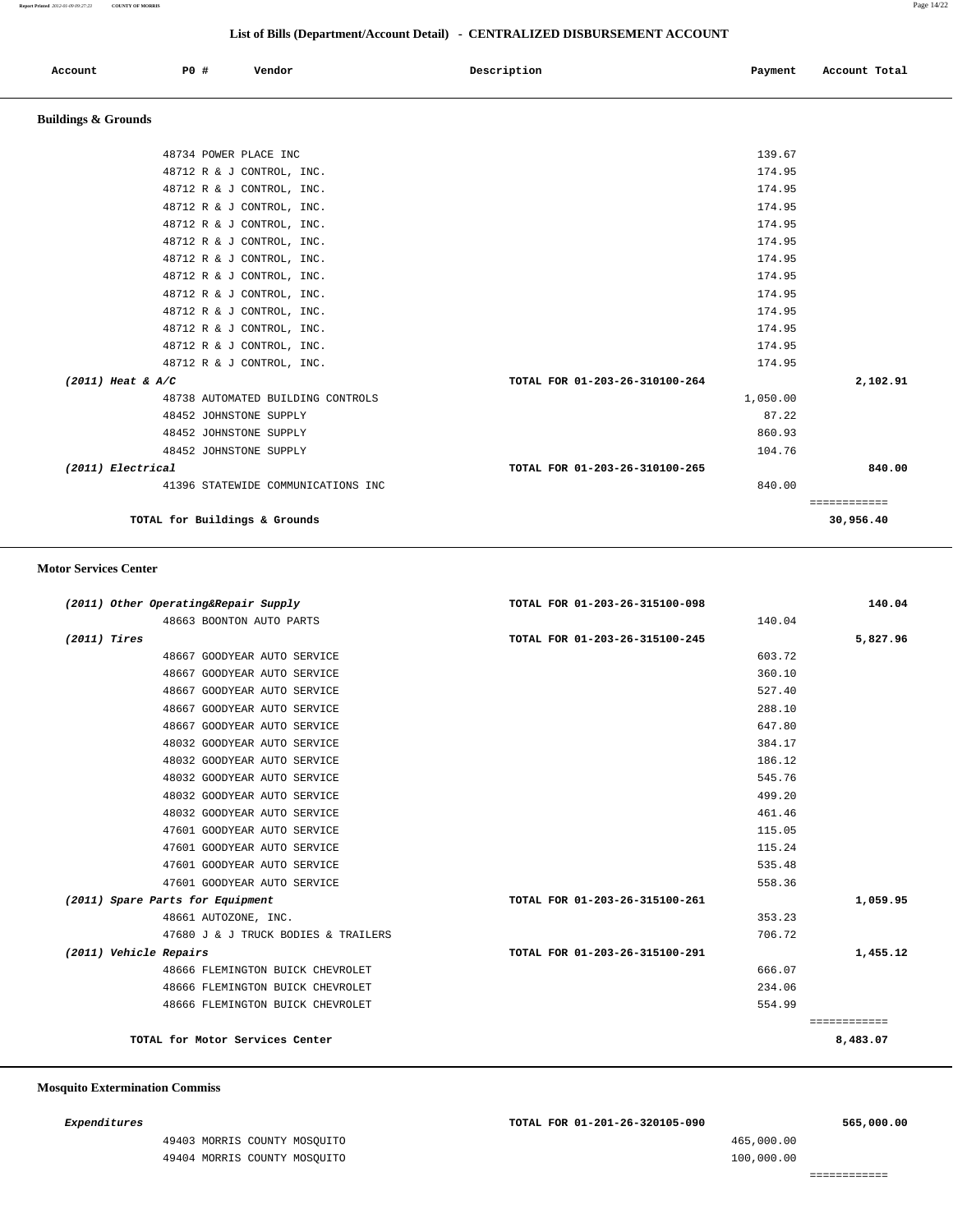**Report Printed** *2012-01-09 09:27:23* **COUNTY OF MORRIS** Page 15/22

## **List of Bills (Department/Account Detail) - CENTRALIZED DISBURSEMENT ACCOUNT**

| Account                               | P0 #                                | Vendor                                   | Description                    | Payment   | Account Total |
|---------------------------------------|-------------------------------------|------------------------------------------|--------------------------------|-----------|---------------|
| <b>Mosquito Extermination Commiss</b> |                                     |                                          |                                |           |               |
|                                       |                                     | TOTAL for Mosquito Extermination Commiss |                                |           | 565,000.00    |
| <b>Office on Aging</b>                |                                     |                                          |                                |           |               |
|                                       | (2011) Office Supplies & Stationery |                                          | TOTAL FOR 01-203-27-333100-058 |           | 39.45         |
|                                       |                                     | 48894 STAPLES BUSINESS ADVANTAGE         |                                | 39.45     | ============  |
|                                       | TOTAL for Office on Aging           |                                          |                                |           | 39.45         |
| Seniors, Disabled & Veterans          |                                     |                                          |                                |           |               |
|                                       | (2011) Other General Expenses       |                                          | TOTAL FOR 01-203-27-343100-059 |           | 10,131.00     |
|                                       | 48307 METRO FLAG INC                |                                          |                                | 10,131.00 | ============  |
|                                       |                                     | TOTAL for Seniors, Disabled & Veterans   |                                |           | 10,131.00     |

#### **MV:Administration**

| (2011) Outside Salaries & Wages | TOTAL FOR 01-203-27-350100-016 | 29,498.91    |
|---------------------------------|--------------------------------|--------------|
| 49054 BARKEL FLEMMING           | 2,558.36                       |              |
| 49055 CHARLES NADARAJAH         | 840.00                         |              |
| 49056 CHRISNADINE FRANCOIS      | 2,275.00                       |              |
| 49057 DANILO LAPID              | 1,398.60                       |              |
| 49058 EDITHA MARQUEZ            | 839.30                         |              |
| 49059 EVELYN TOLENTINO          | 1,531.25                       |              |
| 49060 GEORGINA GRAY-HORSLEY     | 224.00                         |              |
| 49061 HARRIET VALLECER RN       | 560.00                         |              |
| 49062 ILLIENE CHARLES, RN       | 840.00                         |              |
| 49063 JEDDIE A GARCIA           | 280.00                         |              |
| 49064 JESSY JACOB               | 628.60                         |              |
| 49065 JOYCE REED                | 2,798.60                       |              |
| 49066 LISA RUCK                 | 1,556.80                       |              |
| 49067 LOREEN RAFISURA           | 827.05                         |              |
| 49068 LOUISE R. MACCHIA         | 958.30                         |              |
| 49069 MA. LIZA IMPERIAL         | 2,800.00                       |              |
| 49070 MADUKWE IMO IBOKO, RN     | 1,120.00                       |              |
| 49071 MARIA CAMPOS              | 280.00                         |              |
| 49072 MARY JANE M. ARCINAS      | 546.35                         |              |
| 49073 MELOJANE CELESTINO        | 1,400.00                       |              |
| 49074 NICASIA SANTOS            | 840.00                         |              |
| 49075 ROSE DUMAPIT              | 2,240.00                       |              |
| 49076 VIVIAN BLANDURA           | 1,321.25                       |              |
| 49053 MARTHA YAGHI              | 835.45                         |              |
| (2011) Postage & Metered Mail   | TOTAL FOR 01-203-27-350100-068 | 1,890.00     |
| 49077 POSTMASTER                | 1,890.00                       |              |
|                                 |                                | ============ |
| TOTAL for MV:Administration     |                                | 31,388.91    |
|                                 |                                |              |

## **MV:Building Services**

| (2011) Plant Operation          | TOTAL FOR 01-203-27-350110-204 | 1,960.00 |
|---------------------------------|--------------------------------|----------|
| 49083 ANTHONY'S CUSTOM PAINTING | 1,960.00                       |          |
|                                 |                                |          |
| TOTAL for MV: Building Services |                                | 1,960.00 |
|                                 |                                |          |

 **MV:Rehabilitation**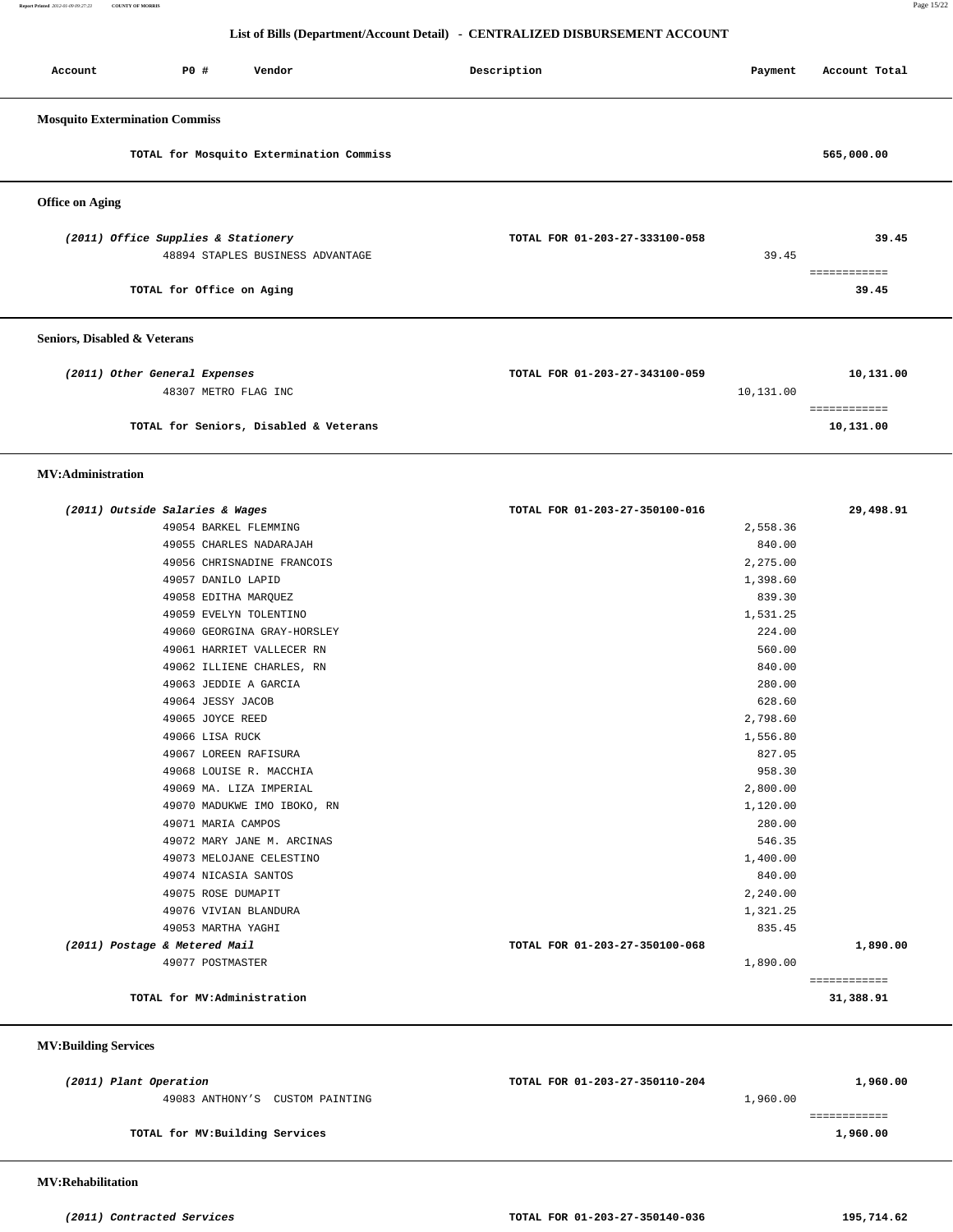**Report Printed** *2012-01-09 09:27:23* **COUNTY OF MORRIS** Page 16/22

## **List of Bills (Department/Account Detail) - CENTRALIZED DISBURSEMENT ACCOUNT**

| Account                   | PO# |                              | Vendor                              | Description                    | Payment    | Account Total              |
|---------------------------|-----|------------------------------|-------------------------------------|--------------------------------|------------|----------------------------|
| <b>MV:Rehabilitation</b>  |     |                              |                                     |                                |            |                            |
|                           |     |                              | 49079 ENDURACARE THERAPY MGMT., INC |                                | 50,107.32  |                            |
|                           |     |                              | 49080 ENDURACARE THERAPY MGMT., INC |                                | 40,633.95  |                            |
|                           |     |                              | 49080 ENDURACARE THERAPY MGMT., INC |                                | $-127.82$  |                            |
|                           |     |                              | 49081 ENDURACARE THERAPY MGMT., INC |                                | 55, 281.27 |                            |
|                           |     |                              | 49082 ENDURACARE THERAPY MGMT., INC |                                | 49,819.90  |                            |
| (2011) Patient Activities |     |                              |                                     | TOTAL FOR 01-203-27-350140-194 |            | 172,481.82                 |
|                           |     |                              | 49079 ENDURACARE THERAPY MGMT., INC |                                | 40,361.51  |                            |
|                           |     |                              | 49080 ENDURACARE THERAPY MGMT., INC |                                | 44,926.91  |                            |
|                           |     |                              | 49080 ENDURACARE THERAPY MGMT., INC |                                | $-124.50$  |                            |
|                           |     |                              | 49081 ENDURACARE THERAPY MGMT., INC |                                | 41,188.24  |                            |
|                           |     |                              | 49082 ENDURACARE THERAPY MGMT., INC |                                | 46,129.66  |                            |
| (2011) Rehab Therapy      |     |                              |                                     | TOTAL FOR 01-203-27-350140-199 |            | 79,366.65                  |
|                           |     |                              | 49079 ENDURACARE THERAPY MGMT., INC |                                | 25,678.25  |                            |
|                           |     |                              | 49080 ENDURACARE THERAPY MGMT., INC |                                | 18,797.69  |                            |
|                           |     |                              | 49080 ENDURACARE THERAPY MGMT., INC |                                | $-60.18$   |                            |
|                           |     |                              | 49081 ENDURACARE THERAPY MGMT., INC |                                | 18,837.85  |                            |
|                           |     |                              | 49082 ENDURACARE THERAPY MGMT., INC |                                | 16, 113.04 |                            |
|                           |     | TOTAL for MV: Rehabilitation |                                     |                                |            | ============<br>447,563.09 |

## **County Adjuster**

| (2011) Travel Expense                | TOTAL FOR 01-203-27-357100-082 | 20.00 |
|--------------------------------------|--------------------------------|-------|
| 48599 NJ STATE ASSOC OF CTY ADJUSTER | 20.00                          |       |
|                                      |                                |       |
| TOTAL for County Adjuster            |                                | 20.00 |

## **County Library**

| (2011) Books & Periodicals           | TOTAL FOR 01-203-29-390100-028 | 2,399.71 |
|--------------------------------------|--------------------------------|----------|
| 48490 BAKER & TAYLOR BOOKS           | 29.29                          |          |
| 48490 BAKER & TAYLOR BOOKS           | 175.12                         |          |
| 48491 BERNAN                         | 85.00                          |          |
| 48492 BOOK PAGE                      | 456.00                         |          |
| 48495 CCH INC                        | 81.80                          |          |
| 48497 GALE                           | 26.39                          |          |
| 48497 GALE                           | 135.15                         |          |
| 48497 GALE                           | 28.79                          |          |
| 48497 GALE                           | 225.52                         |          |
| 48497 GALE                           | 50.38                          |          |
| 48497 GALE                           | 26.39                          |          |
| 48497 GALE                           | 28.79                          |          |
| 48497 GALE                           | 24.79                          |          |
| 48510 WEST PAYMENT CENTER            | 631.50                         |          |
| 48513 YBP LIBRARY SERVICE            | 394.80                         |          |
| (2011) Video & Film Materials        | TOTAL FOR 01-203-29-390100-083 | 2,183.77 |
| 48488 ARKIV MUSIC LLC                | 422.91                         |          |
| 48488 ARKIV MUSIC LLC                | 18.59                          |          |
| 48499 MIDWEST TAPE LLC               | 151.70                         |          |
| 48499 MIDWEST TAPE LLC               | 185.90                         |          |
| 48499 MIDWEST TAPE LLC               | 156.53                         |          |
| 48499 MIDWEST TAPE LLC               | 158.88                         |          |
| 48499 MIDWEST TAPE LLC               | 541.61                         |          |
| 48499 MIDWEST TAPE LLC               | 163.93                         |          |
| 48499 MIDWEST TAPE LLC               | 241.40                         |          |
| 48499 MIDWEST TAPE LLC               | 111.94                         |          |
| 48499 MIDWEST TAPE LLC               | 30.38                          |          |
| (2011) Other Administrative Supplies | TOTAL FOR 01-203-29-390100-095 | 2,344.00 |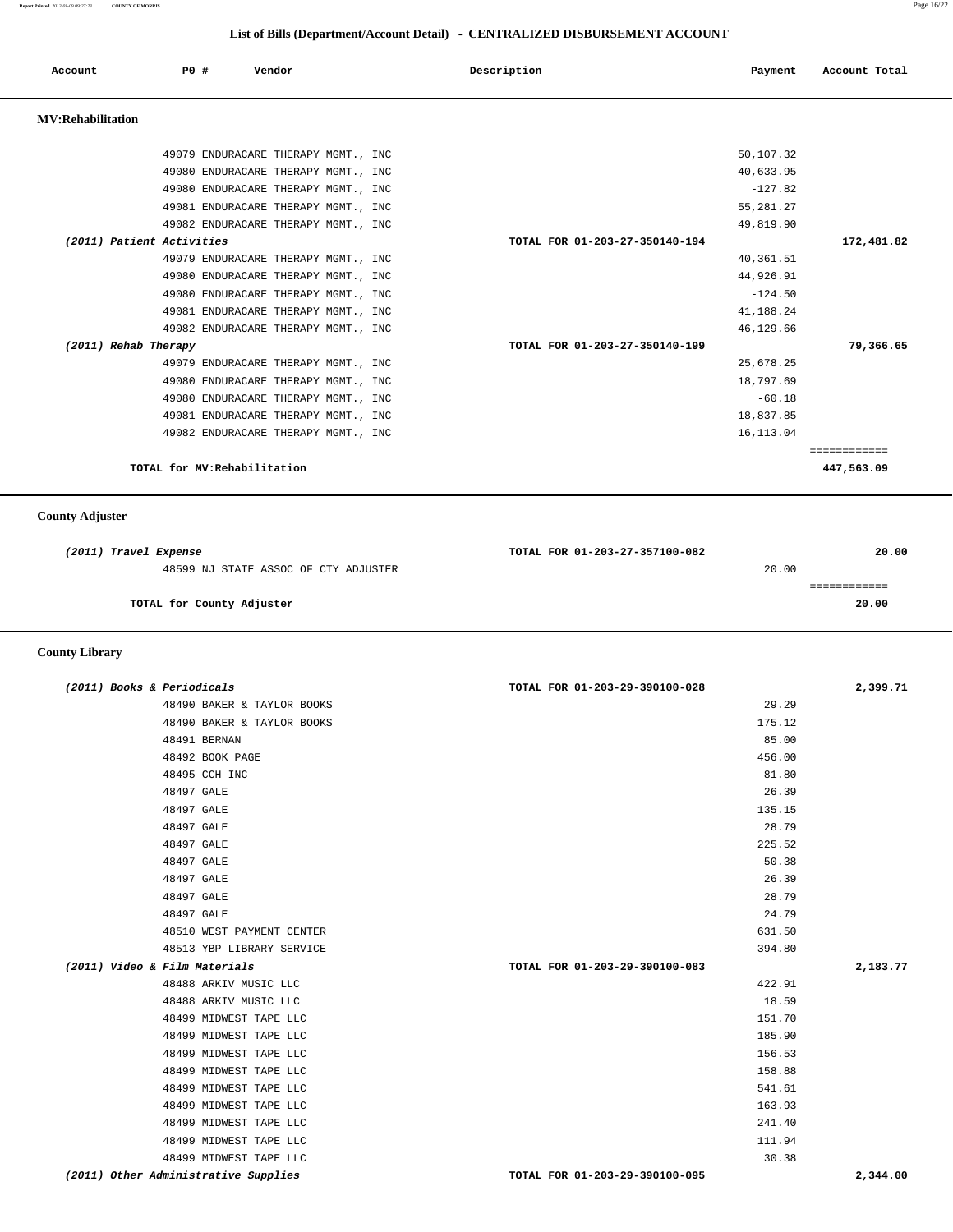**Report Printed** *2012-01-09 09:27:23* **COUNTY OF MORRIS** Page 17/22

# **List of Bills (Department/Account Detail) - CENTRALIZED DISBURSEMENT ACCOUNT**

| Account                               | P0 #                                     | Vendor                                   | Description                    | Payment      | Account Total            |
|---------------------------------------|------------------------------------------|------------------------------------------|--------------------------------|--------------|--------------------------|
| <b>County Library</b>                 |                                          |                                          |                                |              |                          |
|                                       | 39590 DELL MARKETING L.P.                |                                          |                                | 1,000.25     |                          |
|                                       | 48496 DEMCO                              |                                          |                                | 103.75       |                          |
|                                       |                                          | 48511 WILRAY AUDIO VISUAL CORP           |                                | 990.00       |                          |
|                                       |                                          | 48511 WILRAY AUDIO VISUAL CORP           |                                | 250.00       |                          |
|                                       | TOTAL for County Library                 |                                          |                                |              | ============<br>6,927.48 |
| <b>Contribution to County College</b> |                                          |                                          |                                |              |                          |
|                                       |                                          |                                          |                                |              |                          |
| Expenditures                          |                                          |                                          | TOTAL FOR 01-201-29-395100-090 |              | 568,256.75               |
|                                       |                                          | 49406 COUNTY COLLEGE OF MORRIS           |                                | 568,256.75   | ============             |
|                                       |                                          | TOTAL for Contribution to County College |                                |              | 568,256.75               |
| Rmb Out of Cty Two Yr Coll            |                                          |                                          |                                |              |                          |
|                                       | (2011) Rmb Out of Cty Two Yr Coll Expend |                                          | TOTAL FOR 01-203-29-397100-090 |              | 2,969.26                 |
|                                       |                                          | 49033 MIDDLESEX COUNTY COLLEGE           |                                | 408.46       |                          |
|                                       |                                          | 49376 HUDSON CTY COMMUNITY COLLEGE       |                                | 693.55       |                          |
|                                       |                                          | 49377 HUDSON CTY COMMUNITY COLLEGE       |                                | 1,867.25     |                          |
|                                       |                                          |                                          |                                |              | ============             |
|                                       |                                          | TOTAL for Rmb Out of Cty Two Yr Coll     |                                |              | 2,969.26                 |
| Cont M.C. School of Tech              |                                          |                                          |                                |              |                          |
|                                       | Cont M.C. School of Tech Expenditures    |                                          | TOTAL FOR 01-201-29-400100-090 |              | 1,500,000.00             |
|                                       |                                          | 49405 MC VOCATIONAL SCHOOL DISTRICT      |                                | 1,500,000.00 |                          |
|                                       | TOTAL for Cont M.C. School of Tech       |                                          |                                |              | ============             |
|                                       |                                          |                                          |                                |              | 1,500,000.00             |
| <b>Fire and Police Academy</b>        |                                          |                                          |                                |              |                          |
| (2011) Building Repairs               |                                          |                                          | TOTAL FOR 01-203-29-407100-223 |              | 2,011.20                 |
|                                       |                                          | 46301 BOTH WORLDS SOFTWARE INC           |                                | 1,170.00     |                          |
|                                       |                                          | 48251 CARL STAHL SAVA INDUSTRIES INC     |                                | 811.20       |                          |
|                                       |                                          | 48251 CARL STAHL SAVA INDUSTRIES INC     |                                | 30.00        |                          |
| (2011) Equipment                      |                                          |                                          | TOTAL FOR 01-203-29-407100-258 |              | 470.00                   |
|                                       |                                          | 48463 WILRAY AUDIO VISUAL CORP           |                                | 450.00       |                          |
|                                       |                                          | 48463 WILRAY AUDIO VISUAL CORP           |                                | 20.00        | ============             |
|                                       | TOTAL for Fire and Police Academy        |                                          |                                |              | 2,481.20                 |
| <b>Utilities</b>                      |                                          |                                          |                                |              |                          |
|                                       |                                          |                                          |                                |              | 2,604.54                 |
| (2011) Electricity                    |                                          | 48377 US BANK OPERATIONS CENTER          | TOTAL FOR 01-203-31-430100-137 | 675.75       |                          |
|                                       |                                          | 48377 US BANK OPERATIONS CENTER          |                                | 182.00       |                          |
|                                       |                                          | 48377 US BANK OPERATIONS CENTER          |                                | 272.95       |                          |
|                                       |                                          | 49160 JERSEY CENTRAL POWER & LIGHT       |                                | 42.83        |                          |
|                                       |                                          | 49163 JERSEY CENTRAL POWER & LIGHT       |                                | 15.35        |                          |
|                                       |                                          | 49165 JERSEY CENTRAL POWER & LIGHT       |                                | 86.19        |                          |
|                                       |                                          | 49136 JERSEY CENTRAL POWER & LIGHT       |                                | 800.25       |                          |
|                                       |                                          | 49140 JERSEY CENTRAL POWER & LIGHT       |                                | 413.17       |                          |
|                                       |                                          | 49162 JERSEY CENTRAL POWER & LIGHT       |                                | 73.45        |                          |
|                                       |                                          | 49168 JERSEY CENTRAL POWER & LIGHT       |                                | 21.30        |                          |
|                                       |                                          | 49169 JERSEY CENTRAL POWER & LIGHT       |                                | 21.30        |                          |